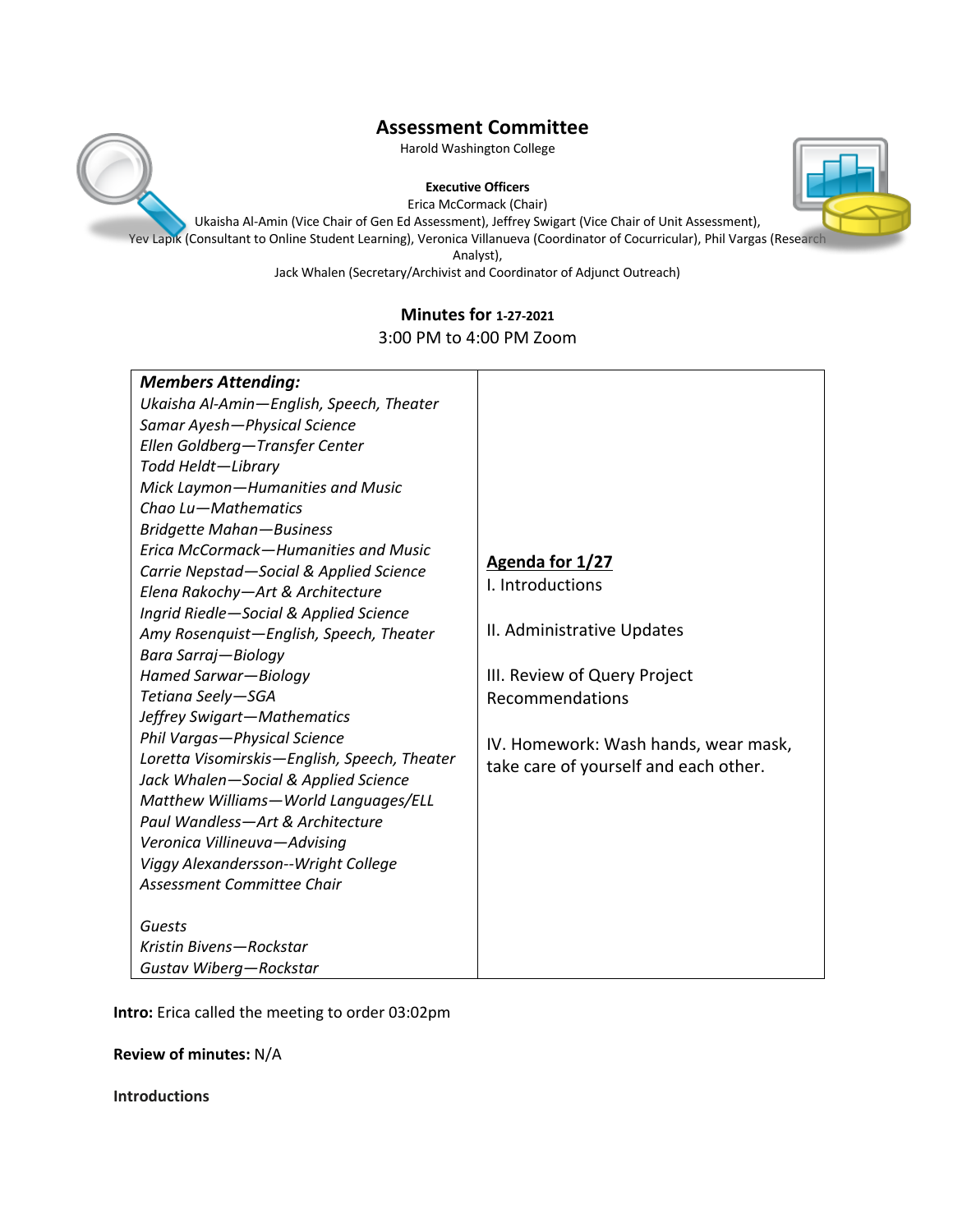Attending members discussed their roles within the committee and broader HWC community. Erica provided an overview of committee work. Specifically, she explained how assessment of student learning allows for better construction of student supports within the classroom and across HWC's community. HWCAC is a faculty-led committee and includes members representing administration, staff, and students. Erica stressed that our findings are recommendations rather than rules, that we drive conversations that positively influence student learning. Assessment is a six-stage process:

> Stage One: Formulation and approval of specific student learning outcomes (SLOs) Stage Two: Research/develop tools to address the specific SLOs [and with a utility towards 2-year institutions] Stage Three: Pilot the assessment as means to refine for larger assessment Stage Four: Administering of full-scale assessment Stage Five: Data analysis of data into usable information Stage Six: Recommendations for evidence-based change, aka "closing the loop"

Erica also emphasized that assessment is a continuous process, it never ends. The continuous nature of assessment allows the committee to keep pace with the changing nature of education.

## *Current Assessment Projects*

The committee is continuing to review and edit how assessment is conducted at the General Education level. While the process is working well at smaller units—as evidenced by the different liaison projects—results were mixed at the larger Gen Ed level. Ukaisha discussed the importance of incorporating Fall 2020's Query Project results within the outcomes the committee is developing. Also, she suggested the end of Spring 2021 as a deadline so that the committee can present our findings during Faculty Development Week (FDW) Fall 2021.

## **Reflections on Query Project**

Committee members reflected on how the Query Project has influenced course design for Spring 2021 and how information from the project could be implemented in the future. Tetiana discussed making use of the chat option to show participation during classes. This option would afford students without video capabilities to participate meaningfully in class discussion. Paul and Matt discussed being cognizant of student time, something many students expressed as a point of concern in the Query Project. Matt also suggested being mindful of own biases, providing the example of adding transcripts for students. Erica suggested the social annotation tool Hypothesis, being piloted in HWC brightspace courses this semester and offered to share information about that application with committee members--email to come soon!

## **Homework**

Wash hands, wear mask, and take care of each other.

## **Adjournment and Approval of These Minutes:** The meeting adjourned at 4:00 pm.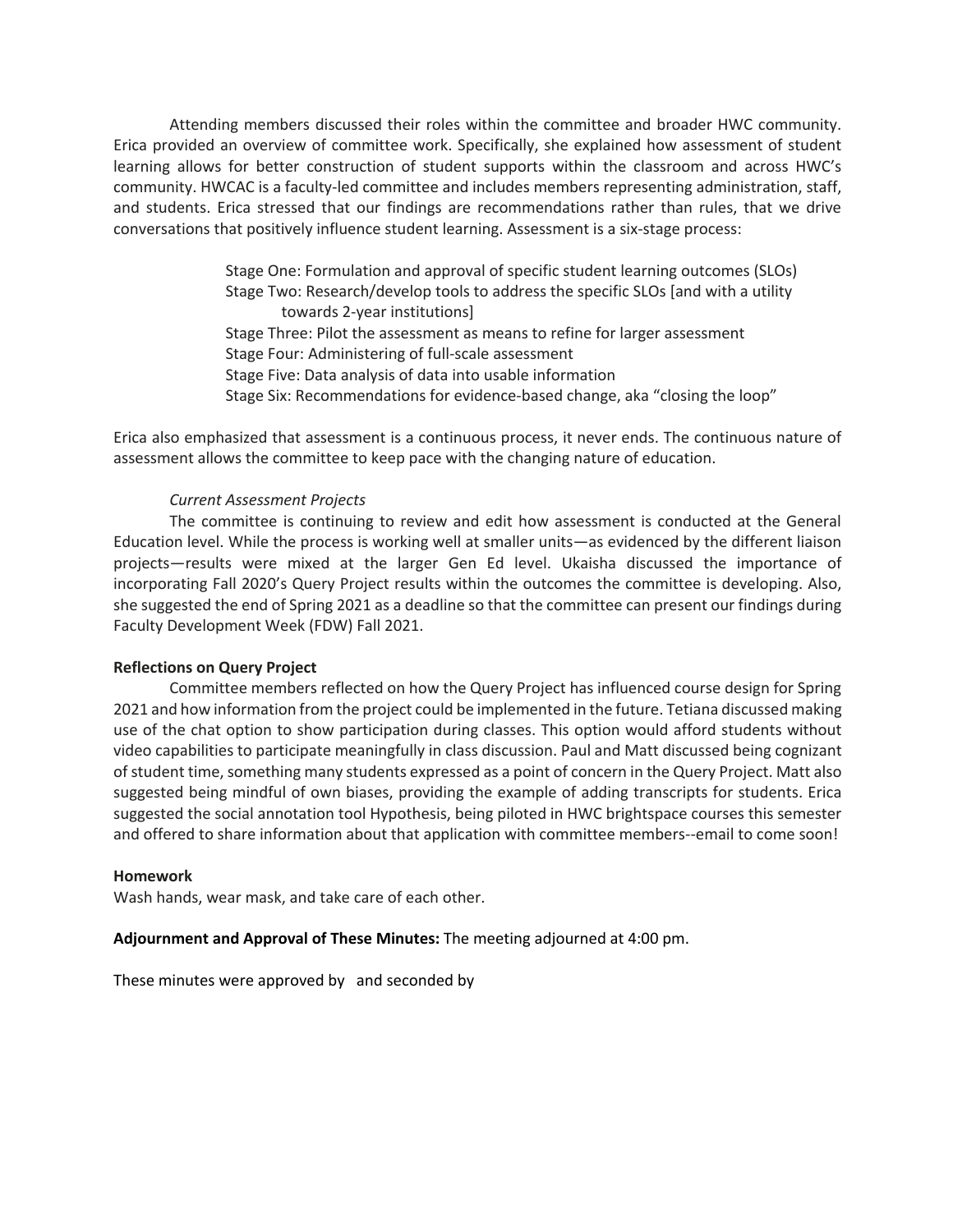Harold Washington College

### **Executive Officers**

Erica McCormack (Chair)

Ukaisha Al-Amin (Vice Chair of Gen Ed Assessment), Jeffrey Swigart (Vice Chair of Unit Assessment), Yev Lapik (Consultant to Online Student Learning), Veronica Villanueva (Coordinator of Co-curricular), Phil Vargas (Research Analyst), Jack Whalen (Secretary/Archivist and Coordinator of Adjunct Outreach)

# **Minutes for 2-03-2021**

3:00 PM to 4:00 PM Zoom

| <b>Members Attending:</b>                                                |                                         |
|--------------------------------------------------------------------------|-----------------------------------------|
| Ukaisha Al-Amin-English, Speech, Theater                                 |                                         |
| Samar Ayesh-Physical Science                                             |                                         |
| Yolanda Chapman--                                                        | Agenda for 2/3                          |
| Ellen Goldberg-Transfer Center                                           | I. Review and approve minutes $(1/27)$  |
| Todd Heldt-Library                                                       | Minutes and 12/2 minutes-for those of   |
| Yev Lapik-Biology                                                        | you who were in attendance at our last  |
| Mick Laymon-Humanities and Music                                         | meeting of Fall 2020)                   |
| Chao Lu-Mathematics                                                      | II. Yev: Faculty Council updates        |
| <b>Bridgette Mahan-Business</b>                                          | III. Tetiana: Student Government        |
| Erica McCormack-Humanities and Music                                     |                                         |
| Carrie Nepstad-Social & Applied Science                                  | Association updates                     |
| Amy Rosenquist-English, Speech, Theater                                  | IV. Carrie: District Assessment updates |
| Bara Sarraj-Biology                                                      | V. Review of Spring 2021 Calendar       |
| Tetiana Seely-SGA                                                        | VI. Review of General Education         |
| Jeffrey Swigart-Mathematics                                              | Outcomes--revised/in-progress version   |
| Phil Vargas-Physical Science                                             | VII. Homework: Add comments to the      |
| Loretta Visomirskis-English, Speech, Theater                             | "Communicate" Objective and associated  |
| Jack Whalen-Social & Applied Science                                     | outcomes on the GenEd objectives and    |
| Matthew Williams-World Languages/ELL<br>Paul Wandless-Art & Architecture | outcomes draft. Wash hands, wear mask,  |
| Veronica Villineuva-Academic Support                                     | take care of yourself and each other    |
| Viggy Alexandersson--Wright College                                      |                                         |
| Assessment Committee Chair                                               |                                         |
|                                                                          |                                         |
|                                                                          |                                         |

**Intro:** Erica called the meeting to order 03:02pm

**Review of minutes:** Minutes for December 2, 2020 were approved by Paul W. and seconded by Amy R. Minutes for January 27, 2020 were approved by Paul W. and seconded by Amy R.

## **Administrative Updates**

## *Faculty Council Updates: Yev*

Yev reminded members about the Faculty Wellness Initiative on February 19 at 1:30pm. The event is a collaboration between Faculty Council, the Wellness Center, and Human Resources. Yev also discussed



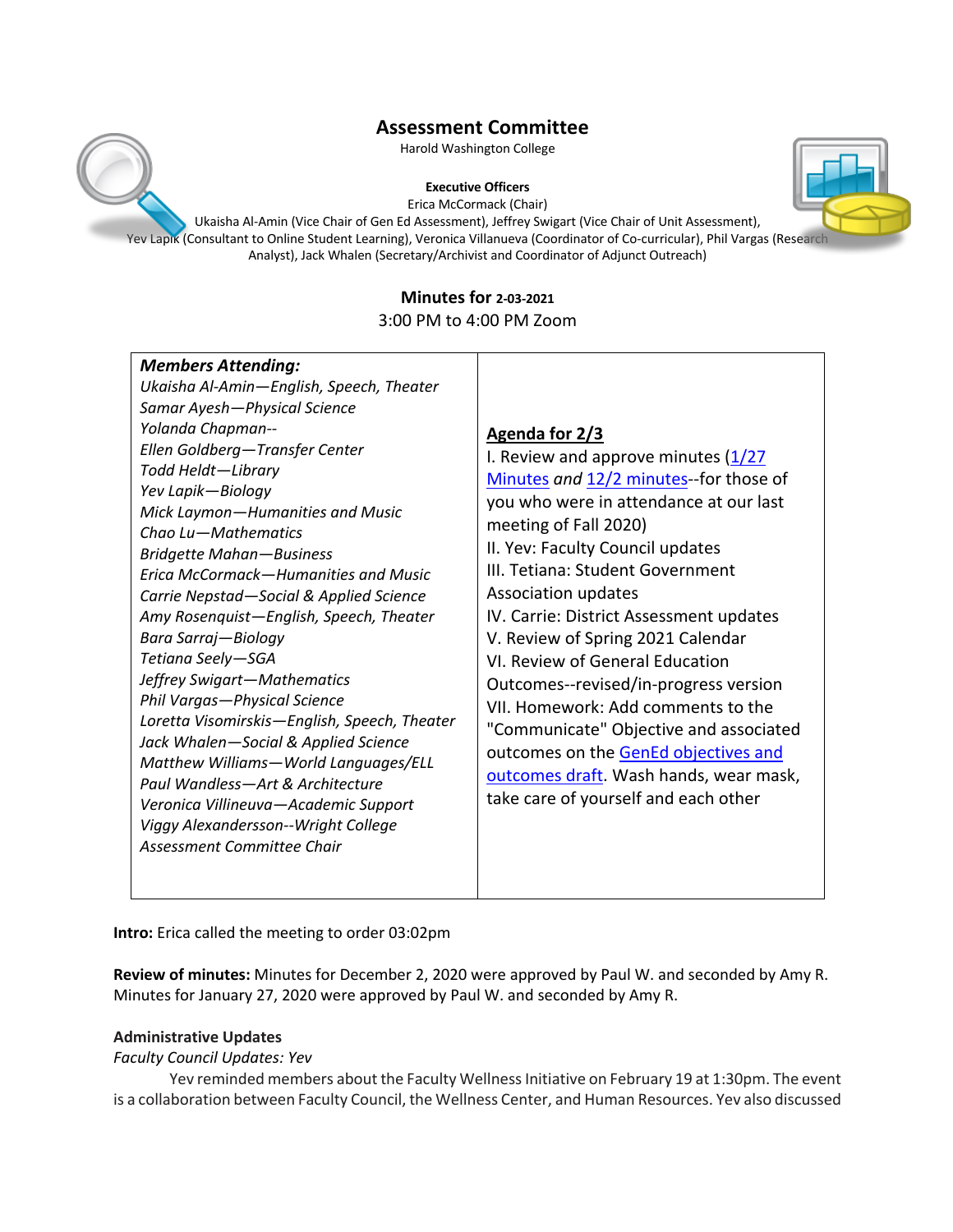updated Covid guidelines allow for certain labs associated with certain class to continue through Fall 2021. Lastly, FC4 elections are upcoming and district is looking for volunteers to be on ballots.

## *Online Council Updates: Bridgette, Yev, Phil, and Todd*

Bridgette explained that the Online Council is currently establishing strategies for online learning development, including enrollment and retention. Yev highlighted discrepancies among Online Council members' definitions for certain terms like "assessment" and "evaluation" to caution committee members about the fluid nature of terms when working across departments. Both Phil and Todd reiterated the importance of clarity.

Erica explicated various terms commonly used in the committee to solidify definitions for new and old committee members alike. Committee members discussed that Assessment of Student Learning Outcomes is conducted in aggregate. That is, the committee does not seek to understand student learning on an individual basis, but rather either across multiple sections of a course, within a specific program, or across the college as a whole. Todd mentioned that one goal of assessment is to make recommendations to fine-tune pedagogy, but Erica reiterated that the main goal is improving student learning, which isn't only tied to instructional methods. He and Erica also highlighted that assessment is tied to accreditation. as Information gathered from assessment projects is used to make recommendations across HWC. Erica also explained that students don't just learn from faculty and that the assessment has nothing to do with evaluating faculty. Viggy asked about the difference between assessment and program review. Carrie responded that in addition to assessing, program review looks at program level outcomes and completion rates, metrics of the program. In short, program reviews are not just about student learning. Erica closed the conversation stating that asking for clarity is a best practice.

### *Student Government Association: Tetiana*

Tetiana discussed student concerns about not having a platform to express feedback about courses taken. While there is a page on the HWC website for student feedback, it is not easy to locate. Moreover, Tetiana explained that students are not informed about administrative responses once feedback is submitted. She also discussed creating a survey to explore student experience with remote learning now that a full semester has been completed using that mode. She differentiated this potential survey from the Query Project in that SGA wants to assist individual students, rather than looking at aggregate numbers. Erica is interested in learning how students seek assistance, and further encouraging the development of processes to amplify student voices.

## *Carrie: District Assessment updates*

Carrie outlined the Assessment Certificate Program, a collaborative workshop series initiated by DePaul University and Loyola University, Chicago, that is designed to train faculty and administration on various elements of assessment such as rubric construction. DePaul and Loyola invited CCC to participate in the workshops. Each institution conducts an introductory workshop specific to their university/college. Subsequent workshops are more integrated across institutions as the broader, shared concepts of assessment are explored. Committee members expressed interest investigating similarities and differences of assessment between 2-year and 4-year institutions.

### **Review of Spring 2021 Calendar**

Erica elected to email committee members the Spring 2021 calendar in an effort to give more time to discussing progress of revising General Education outcomes.

### **Review of General Education Outcomes--revised/in-progress version**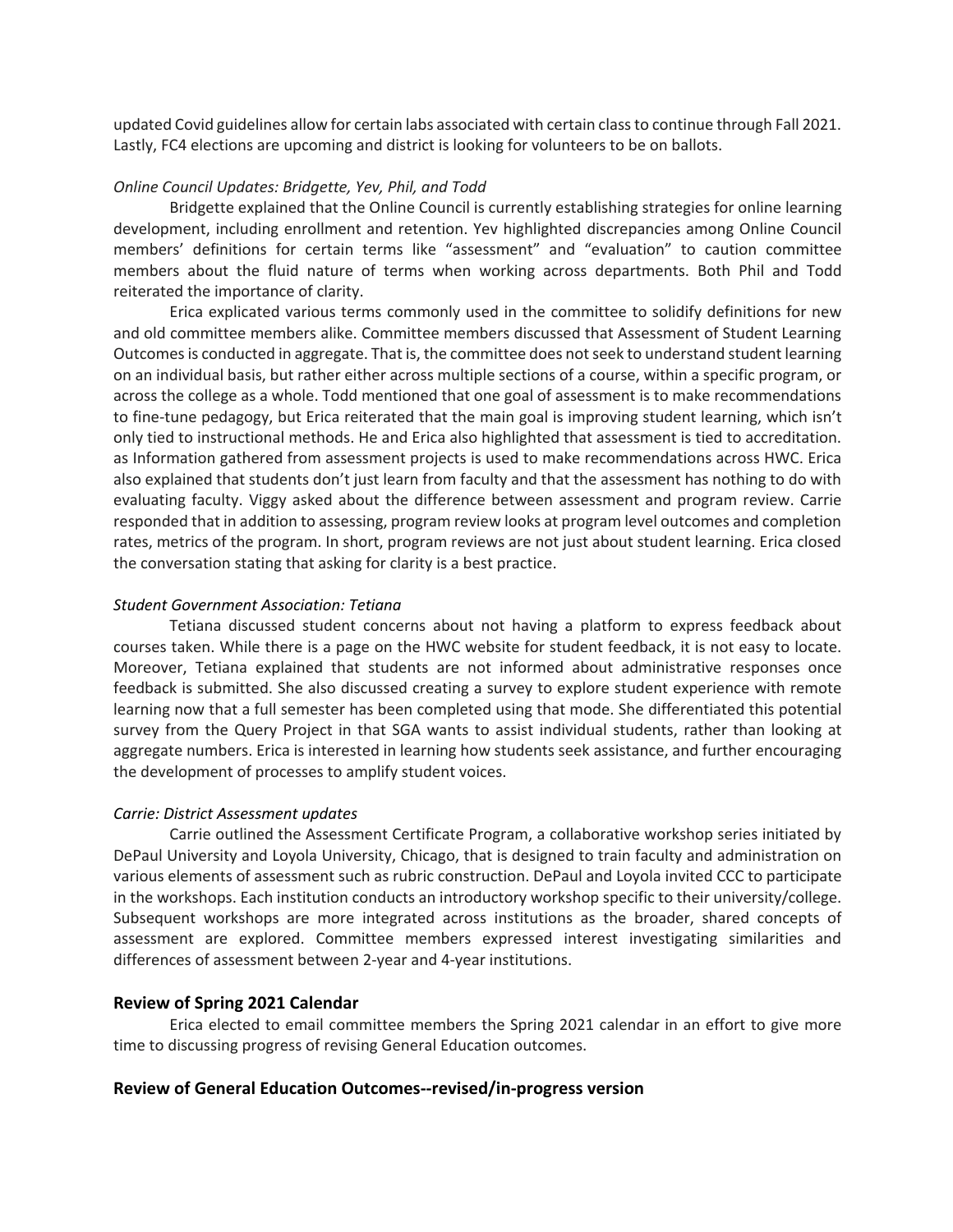Ukaisha reminded committee members where we left off with outcomes last semester, highlighting the goal of streamlining and simplifying verbiage. She then briefly presented slides of outcomes. Ukaisha suggested beginning with the outcome "Communicate" because of the dialogue it creating during earlier committee meetings. As a result, Ukaisha sees "Communicate" being the outcome with the most work still to be done. Another concern was that foundations were not represented within the outcomes. Ukaisha asked members to consider whether to place foundational learning within a separate outcome or to incorporate it within each outcome. She also posed questions about incorporating social justice objectives within the outcomes. Erica reiterated the purpose of looking at the Gen Ed outcomes and why revising. Essentially, the committee is looking to reorient these outcomes toward broader, more general, college-level assessment. Another goal is to provide clarity of expectations for students.

### **Other Business:**

N/A

## **Homework**

Add comments to the "Communicate" Objective and associated outcomes on the GenEd objectives and outcomes draft. Wash hands, wear a mask, take care of yourself and each other.

## **Adjournment and Approval of These Minutes:** The meeting adjourned at 4:00 pm.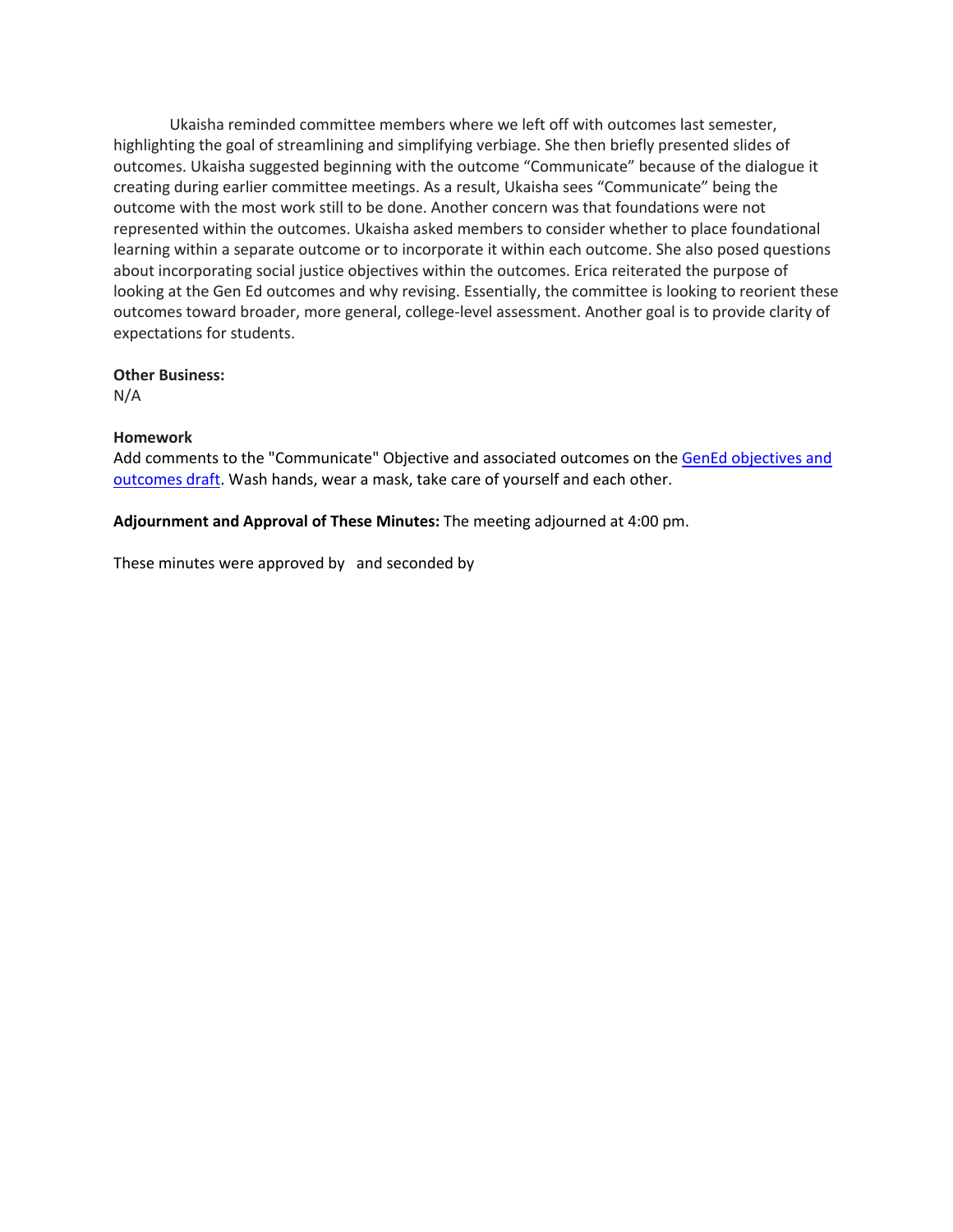Harold Washington College



**Executive Officers** Erica McCormack (Chair) Ukaisha Al-Amin (Vice Chair of Gen Ed Assessment), Jeffrey Swigart (Vice Chair of Unit Assessment), Yev Lapik (Consultant to Online Student Learning), Veronica Villanueva (Coordinator of Cocurricular), Phil Vargas (Research Analyst), Jack Whalen (Secretary/Archivist and Coordinator of Adjunct Outreach)

### **Minutes for 2-10-2021**

3:00 PM to 4:00 PM Zoo

| <b>Members Attending:</b>                                                                                                                                                                                                                                                                                                                                                                                                                                                                                                                                                                                                                                                                     |                                                                                                                                                                                                                                                                                                                                                                                                                                                              |
|-----------------------------------------------------------------------------------------------------------------------------------------------------------------------------------------------------------------------------------------------------------------------------------------------------------------------------------------------------------------------------------------------------------------------------------------------------------------------------------------------------------------------------------------------------------------------------------------------------------------------------------------------------------------------------------------------|--------------------------------------------------------------------------------------------------------------------------------------------------------------------------------------------------------------------------------------------------------------------------------------------------------------------------------------------------------------------------------------------------------------------------------------------------------------|
| Ukaisha Al-Amin-English, Speech, Theater                                                                                                                                                                                                                                                                                                                                                                                                                                                                                                                                                                                                                                                      |                                                                                                                                                                                                                                                                                                                                                                                                                                                              |
| Samar Ayesh-Physical Science                                                                                                                                                                                                                                                                                                                                                                                                                                                                                                                                                                                                                                                                  |                                                                                                                                                                                                                                                                                                                                                                                                                                                              |
| Yolanda Chapman--                                                                                                                                                                                                                                                                                                                                                                                                                                                                                                                                                                                                                                                                             |                                                                                                                                                                                                                                                                                                                                                                                                                                                              |
| Ellen Goldberg-Transfer Center                                                                                                                                                                                                                                                                                                                                                                                                                                                                                                                                                                                                                                                                |                                                                                                                                                                                                                                                                                                                                                                                                                                                              |
| Todd Heldt-Library                                                                                                                                                                                                                                                                                                                                                                                                                                                                                                                                                                                                                                                                            |                                                                                                                                                                                                                                                                                                                                                                                                                                                              |
| Yev Lapik-Biology                                                                                                                                                                                                                                                                                                                                                                                                                                                                                                                                                                                                                                                                             |                                                                                                                                                                                                                                                                                                                                                                                                                                                              |
| Mick Laymon-Humanities and Music<br>Chao Lu-Mathematics<br><b>Bridgette Mahan-Business</b><br>Erica McCormack-Humanities and Music<br>Carrie Nepstad-Social & Applied Science<br>Amy Rosenquist-English, Speech, Theater<br>Bara Sarraj-Biology<br>Tetiana Seely-SGA<br>Jeffrey Swigart-Mathematics<br>Phil Vargas-Physical Science<br>Loretta Visomirskis-English, Speech, Theater<br>Jack Whalen-Social & Applied Science<br>Matthew Williams-World Languages/ELL<br>Paul Wandless-Art & Architecture<br>Veronica Villanueva-Academic Support<br>Loretta Visomirskis-English, Speech, Theater<br>Viggy Alexandersson--Wright College<br>Assessment Committee Chair<br><b>Special Guests</b> | Agenda for 2/10<br>I. Review and approve minutes from 2/3<br>II. Admin updates (maybe also from<br>Sandy?)--including special assignments for<br><b>Fall 2021</b><br>III. Review Calendar<br>IV. Review of General Education<br>Outcomes--(GenEd objectives and<br>outcomes draft)<br>V. Narrow down possible Student Learning<br>Outcomes to pilot as GenEd assessment<br>VI. Homework: TBD. Wash hands, wear<br>mask, take care of yourself and each other |
| VP Wang                                                                                                                                                                                                                                                                                                                                                                                                                                                                                                                                                                                                                                                                                       |                                                                                                                                                                                                                                                                                                                                                                                                                                                              |
| Dean Asif Wilson                                                                                                                                                                                                                                                                                                                                                                                                                                                                                                                                                                                                                                                                              |                                                                                                                                                                                                                                                                                                                                                                                                                                                              |
|                                                                                                                                                                                                                                                                                                                                                                                                                                                                                                                                                                                                                                                                                               |                                                                                                                                                                                                                                                                                                                                                                                                                                                              |

**Intro:** Erica called the meeting to order 03:03pm

**Review of minutes:** Minutes for February 3, 2021 were approved by Phil V. and seconded by Amy R.

**Administrative Updates**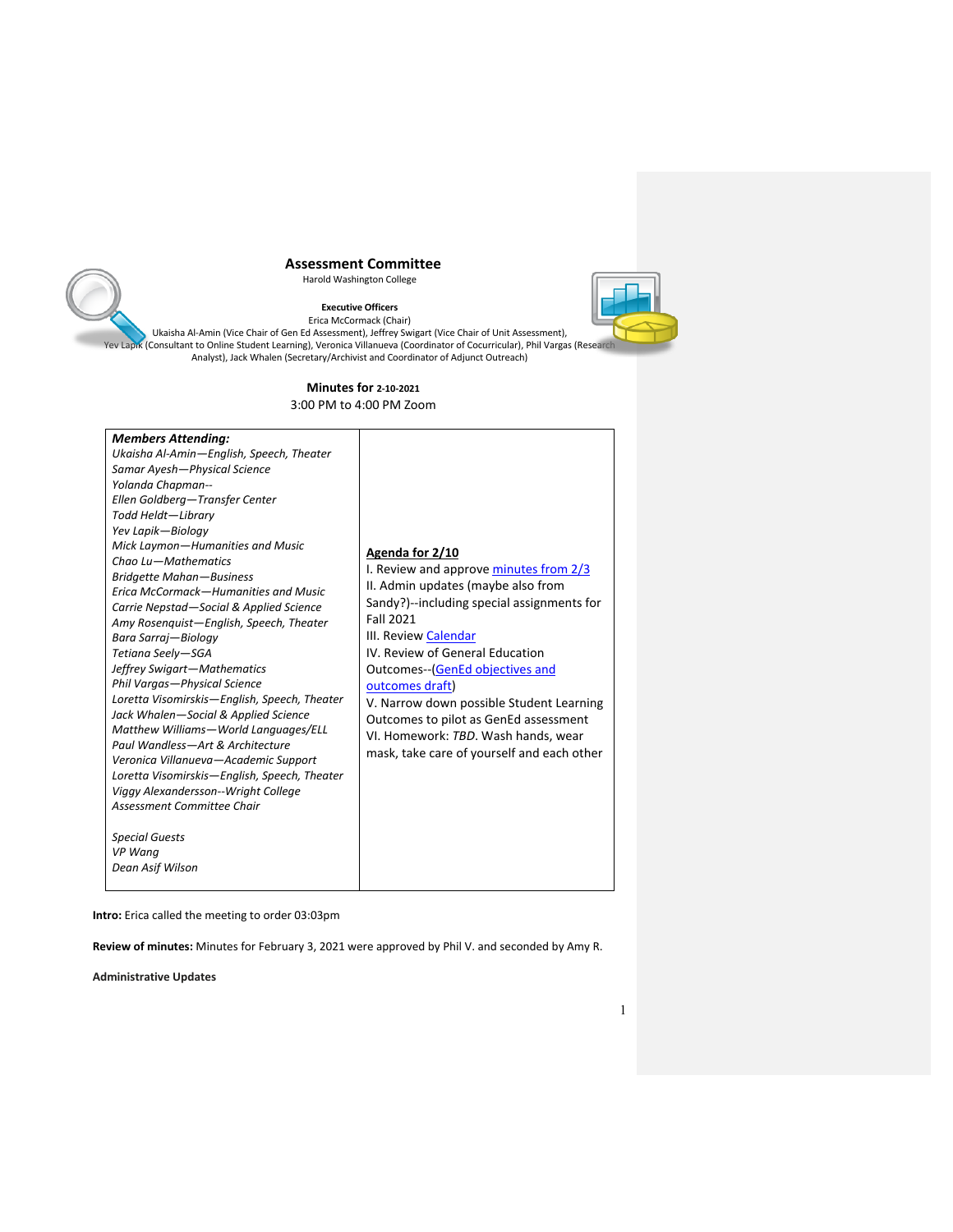VP Wang announced that Sandy Vue has moved on to another institution. She also mentioned that she will do her best to attend HWCAC meetings regularly to continue the fruitful dialogue between the committee and administration. Erica said she would send out the Zoom link for an event held by Maria Delgado to say goodbye to Sandy. She also reiterated staying in communication with administration to alleviate overlapping agendas like surveys.

VP Wang also discussed preparing for the HLC Assurance review that is upcoming November 7, 2022. Theresa Carlton and Carrie Nepstad will be co-chairing the initiative and will begin reviewing a timeline and activities. Once an agenda is constructed, VP Wang will send information to Curriculum and Assessment committees. Lastly, VP Wang announced that Emily Jurgens has taken on the Curriculum Facilitator role for the college, following in the footsteps of Ivanhoe Tejeda.

#### *Sub-committee meeting with Ukaisha, Carrie, Erica and Viggy*

Erica discussed a meeting with Ukaisha, Carrie, and Viggy—Chair of Assessment at Wright College—earlier in the week. Erica emphasized the continuing benefit of collaborating with colleagues across district and how this particular meeting focused on Gen Ed outcomes as well as institutional outcomes. Ukaisha found the meeting useful in shaping objectives and organization of outcomes. Erica emphasized that Assessment is an ongoing process with a main goal of better understanding and improving student learning. Viggy found semantics played an important role in next steps for Wright College. They stated that the meeting helped frame a proposal that was eventually approved for a conference presentation. Viggy also emphasized that while local conversations are vital, spreading community-college Assessment to broader audiences is important too. VIggy reminded members the value of shaping Assessment from a student-centric orientation, allowing the "healthy marriage of bookand street-smarts." They urged members to keep the conversations going. Lastly, Erica highlighted how Wright built flexibility in their ILOs in terms of modes of expression through which students could demonstrate learning. She connected that idea to the diverse ways students communicate learning and, specifically to the "Communicate" learning outcome. VP Wang echoed Erica's statement that emphasized the importance of the general nature of General Education outcomes.

#### **Review of Spring 2021 Calendar**

The committee reviewed the Spring 2021 calendar outlining deadlines and deliverables for the term. make comments on doc to make recommendations.

#### **Review of General Education Outcomes--revised/in-progress version**

Ukaisha discussed minor changes she made to the Gen Ed outcomes, including adding the charge of the committee. She also focused on the outcome "Communicate" as well as the foundational literacies that were not prevalent in earlier drafts. Ukaisha created a revised draft of "Communicate" that blended the oral and written objectives within the outcome. She also suggested shortening definitions of outcomes for clarity. Ukaisha emphasized the importance of including broader concepts of communication that are applicable not only within disciplines, but also within co-curricular activities. Ukaisha then opened the conversation to the committee:

Carrie liked taking a broader focus and suggested using more accessible language. She encouraged members to consider how our students might be able to demonstrate these outcomes, suggesting looking at verbs to conceptualize if students could demonstrate competency in specific outcomes. Carrie also suggested approaching objectives through the framework of asking: "What are the three things we would be mortified if our student could not do once they left HWC?"

Tetiana explained that because communication is a two-way street, listening should be considered within the objectives of this outcome. Committee members agreed and explored how considering audience is a skill that students sometimes struggle with, though it is an important element

**Commented [1]:** I would've but I never got one. :-( I will send the link I just got for Bern's though.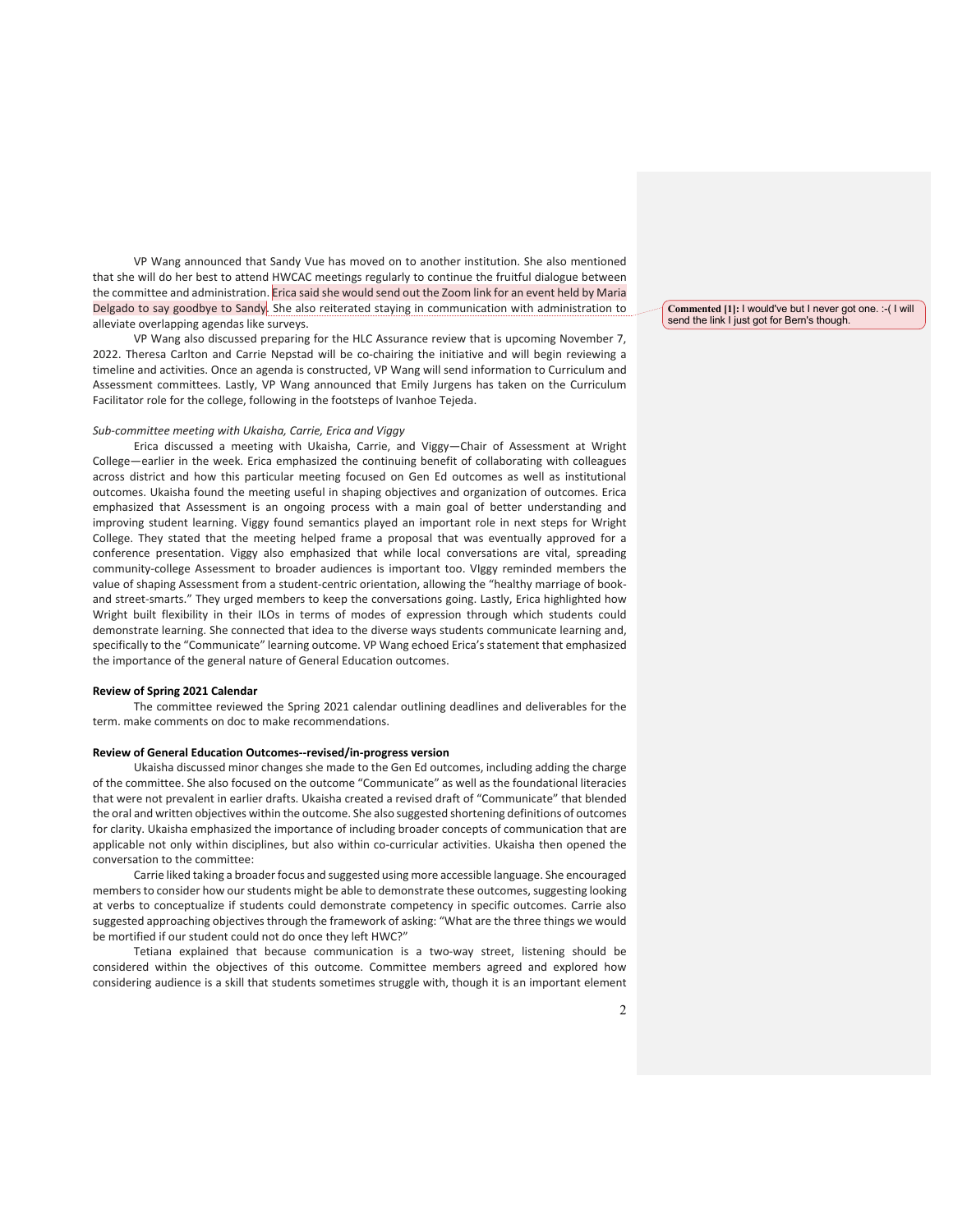within communication. Amy suggested incorporating expressive and receptive language. She explained that receptive language involves one's ability to understand what is said or read equal to one's ability to write or speak in a specific language. Carrie added that within child development children learn receptive language before they can speak it. Matthew and Erica both expressed keeping wording accessible to a broader range of audiences that include faculty and students. Thus, they did a great job exhibiting the objective within the conversation about said objective. Ukaisha explained that we will develop a forwardfacing document that could be used by HWC's general community, and a handbook version that employs more technical language. Erica mentioned that the objective "Exhibits control of syntax, diction, and mechanics" may need to be broadened to be applicable to more modes of communication or shift towards being reassigned as a discipline or program-level outcome.

Ukaisha also discussed defining foundational literacies. She mentioned that Global Learning is where much of the cultural diversity objectives fall. Yet, like "Problem Solving" and "Ethical Reasoning," Global Learning was placed in the appendix. Members pondered the difference between an outcome and a foundation, highlighting that students need to achieve both objectives. Ukaisha added Quantitative Literacy and Statistical Literacy to the conversation about literacies.

#### **Other Business**

Carrie mentioned a webinar/professional development opportunity via ILCCO. The series discusses online learning planning for kindness and caring. There is also one talk that is specifically on Assessment.

#### **Homework**

Please contribute to the "What Three Things Would You Be Mortified If" document. Wash hands, wear mask, take care of yourself and each other

**Adjournment and Approval of These Minutes:** The meeting adjourned at 4:00 pm.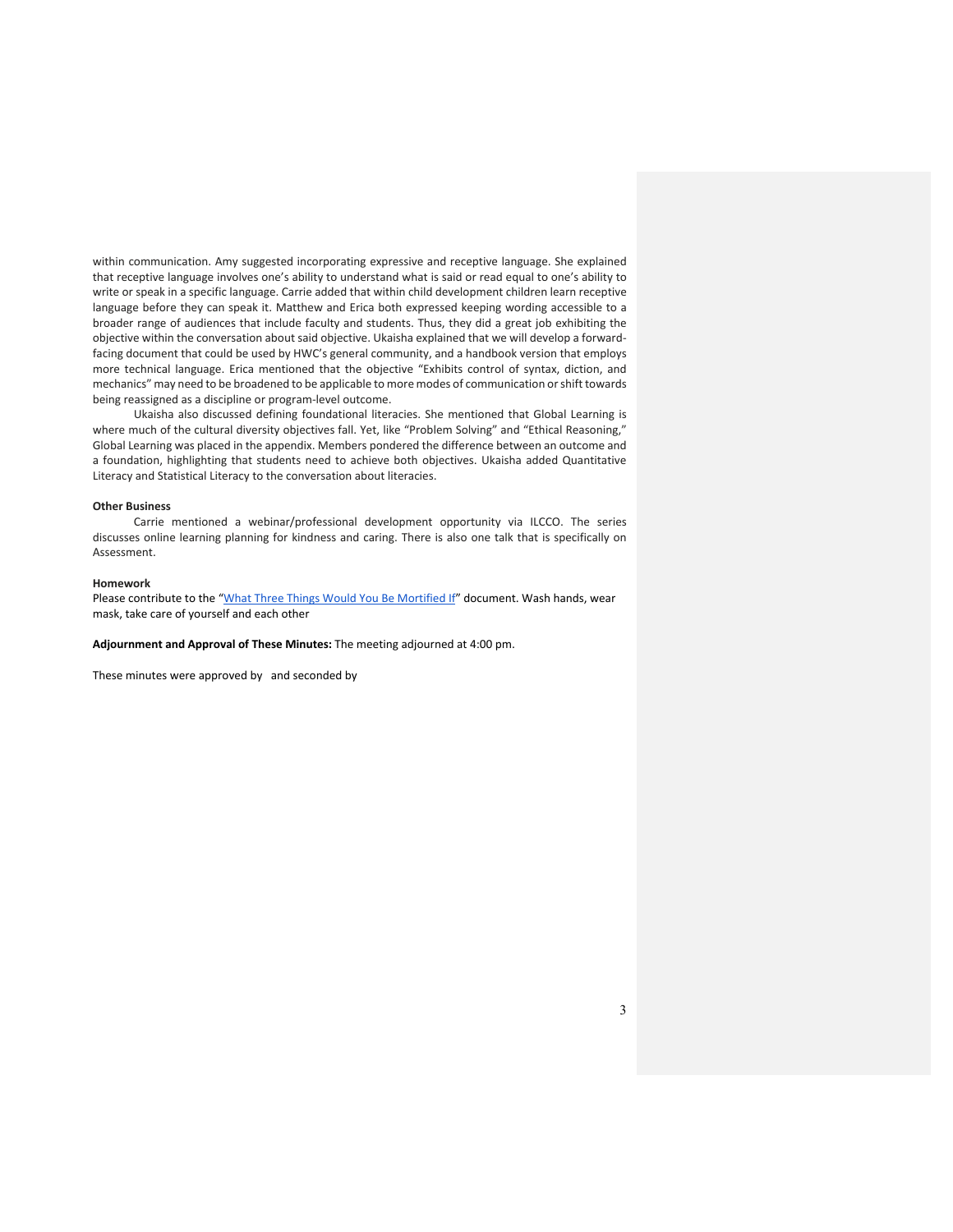Harold Washington College

### **Executive Officers**

Erica McCormack (Chair)

Ukaisha Al-Amin (Vice Chair of Gen Ed Assessment), Jeffrey Swigart (Vice Chair of Unit Assessment), Yev Lapik (Consultant to Online Student Learning), Veronica Villanueva (Coordinator of Cocurricular), Phil Vargas (Research Analyst), Jack Whalen (Secretary/Archivist and Coordinator of Adjunct Outreach)

## **Minutes for 02-17-2021**

3:00 PM to 4:00 PM Zoom

| <b>Members Attending:</b>                                                                                                                                                                                                                                                                                                                                                                 |                                                                                                                                                                                                                                                                                     |
|-------------------------------------------------------------------------------------------------------------------------------------------------------------------------------------------------------------------------------------------------------------------------------------------------------------------------------------------------------------------------------------------|-------------------------------------------------------------------------------------------------------------------------------------------------------------------------------------------------------------------------------------------------------------------------------------|
| Ukaisha Al-Amin-English, Speech, Theater                                                                                                                                                                                                                                                                                                                                                  |                                                                                                                                                                                                                                                                                     |
| Samar Ayesh-Physical Science<br>Ellen Goldberg-Transfer Center<br>Ignatius Gomes-Biology<br>Todd Heldt-Library<br>Yev Lapik-Biology<br>Mick Laymon-Humanities and Music<br>Chao Lu-Mathematics<br><b>Bridgette Mahan-Business</b><br>Carrie Nepstad-Social & Applied Science                                                                                                              | Agenda for 2/17<br>I. Review and approve minutes from 2/10<br>II. Admin updates-including special<br>assignments for Fall 2021 (for real this<br>time!)<br>III. Narrow down possible Student Learning<br>Outcomes to pilot as GenEd assessment<br>IV. Revision of General Education |
| Amy Rosenquist-English, Speech, Theater<br>Bara Sarraj-Biology<br>Jeffrey Swigart-Mathematics<br>Phil Vargas-Physical Science<br>Loretta Visomirskis-English, Speech, Theater<br>Jack Whalen-Social & Applied Science<br>Matthew Williams-World Languages/ELL<br>Paul Wandless-Art & Architecture<br>Veronica Villanueva-Academic Support<br>Loretta Visomirskis-English, Speech, Theater | Outcomes-(GenEd objectives and<br>outcomes draft)<br>V. Homework: If you have a special<br>assignment, sign your paperwork and<br>return it to Jeff Swigart asap. Wash hands,<br>wear mask, take care of yourself and each<br>other                                                 |

**Intro:** Carrie called the meeting to order 03:01pm. Erica sends her apologies.

**Review of minutes:** Minutes for February 10, 2021 were approved by Loretta V. and seconded by Phil V.

## **Administrative Updates**

Jeff said special assignments paperwork will be sent out today. Please sign immediately as the deadline is this Friday, February 19<sup>th</sup>.

## **Narrow down possible Student Learning Outcomes to pilot as GenEd assessment**

Ukaisha proposed reviewing "Create" and "Participate" as possible Gen Ed outcomes to pilot. She also recommended connecting the piloted outcome to the Query Project. One concern that come up was that while "Participate" aligns well with the Query Project, piloting that specific outcome might be problematic with remote learning. Todd raised a question about what tools might be ideal for accurately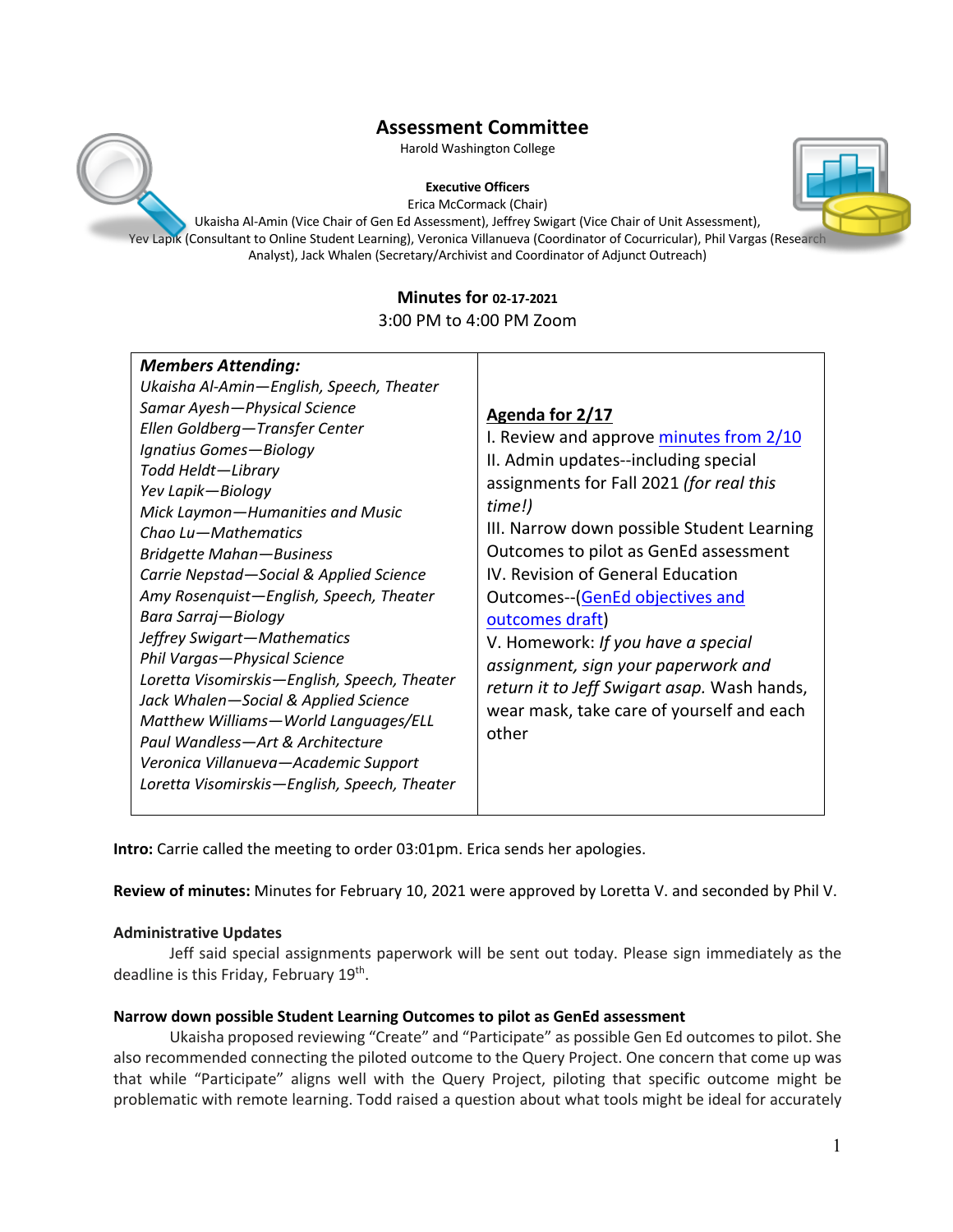measuring said outcome. Ukaisha suggested first figuring out which outcome to pilot, review its objectives, and then consider whether a past tool would be applicable or if creating a new tool would be beneficial. Ukaisha also wondered whether piloting all the objectives under a specific outcome or piloting specific objectives would suffice. Carrie said piloting just a couple outcomes and building from there.

## *Initiate*

In reviewing "Initiate" Ukaisha liked the objective "Recruits Allies and Assistance." She also proposed partnering with SGA for distribution of tool. Carrie added Students Services is another avenue of partnership. She also suggested the committee first consider which tool would be used before reaching out to the HWC community for assistance. Todd reminded members of the Humanities Survey involved self-reporting. He also cautioned that some objectives within "Initiate" have some assumptions built into the outcome. He gave the example of "Wonders Broadly." Carrie responded that within child development "Wonders Broadly" is linked to inquiry.

### *Create*

In reviewing "Create" Carrie suggested looking at "Solves Problems" with respect to accessibility of measurement. Ukaisha added that "Problem Solving" is a foundational literacy available as well. Jeff mentioned in 2011 Social Science posed a specific cultural problem to students and asked them to write from different perspectives (historical v. economic). He expressed that it was difficult to grade but that the project seems relevant with respect to the difficulty of the times, and thinking expansively.

### *Participate*

Carrie suggested that "Participate" might be the best outcome to pilot because of the uniqueness of the time due to the pandemic. She added that looking into how our perspective of what participation means could be interesting, especially as a return to normalcy might not be imminent. Veronica discussed that students are self-advocating more often within the remote environment. She sees resilience as more prevalent. Ukaisha suggested absorbing "Problem Solving" into other outcomes. Carrie also likes the objectives in that they are accessible and can easily be seen. Amy likes "Participate" to view the unique experience of remote learning during the pandemic. Carrie is interested in a parallel survey with faculty to better understand how institutionally HWC dealt with the pandemic. Jeff expressed the benefit of simple questions posed to investigate how students worked in groups and teams during pandemic. One possible question was "What have you learned during your college career that has helped you?" Veronica posed "What was your original plan and did you stick to it?" Carrie added that we have had to change our definition of what is impossible, now "If it was possible…?" Ukaisha inquired what groups to survey. Members believed everyone—faculty, staff, and students—should be included within the survey. Jeff suggested creating a sub-committee to develop the project. Ukaisha agreed that a sub-committee would be beneficial to keep this term's schedule on track. Ukaisha also suggested shifting from "General Education Outcomes" to "Institutional Outcomes." Jeff suggested those participating in the subcommittee could discuss and present next week. The sub-committee will consist of Carrie, Matt, Amy, and Todd. Lastly, Jeff suggested not to obsess too much on the document and that "perfection is the enemy of progress."

## **Other Business**

N/A

## **Homework**

*If you have a special assignment, sign your paperwork and return it to Jeff Swigart asap.* Wash hands, wear mask, take care of yourself and each other

**Adjournment and Approval of These Minutes:** The meeting adjourned at 4:00 pm.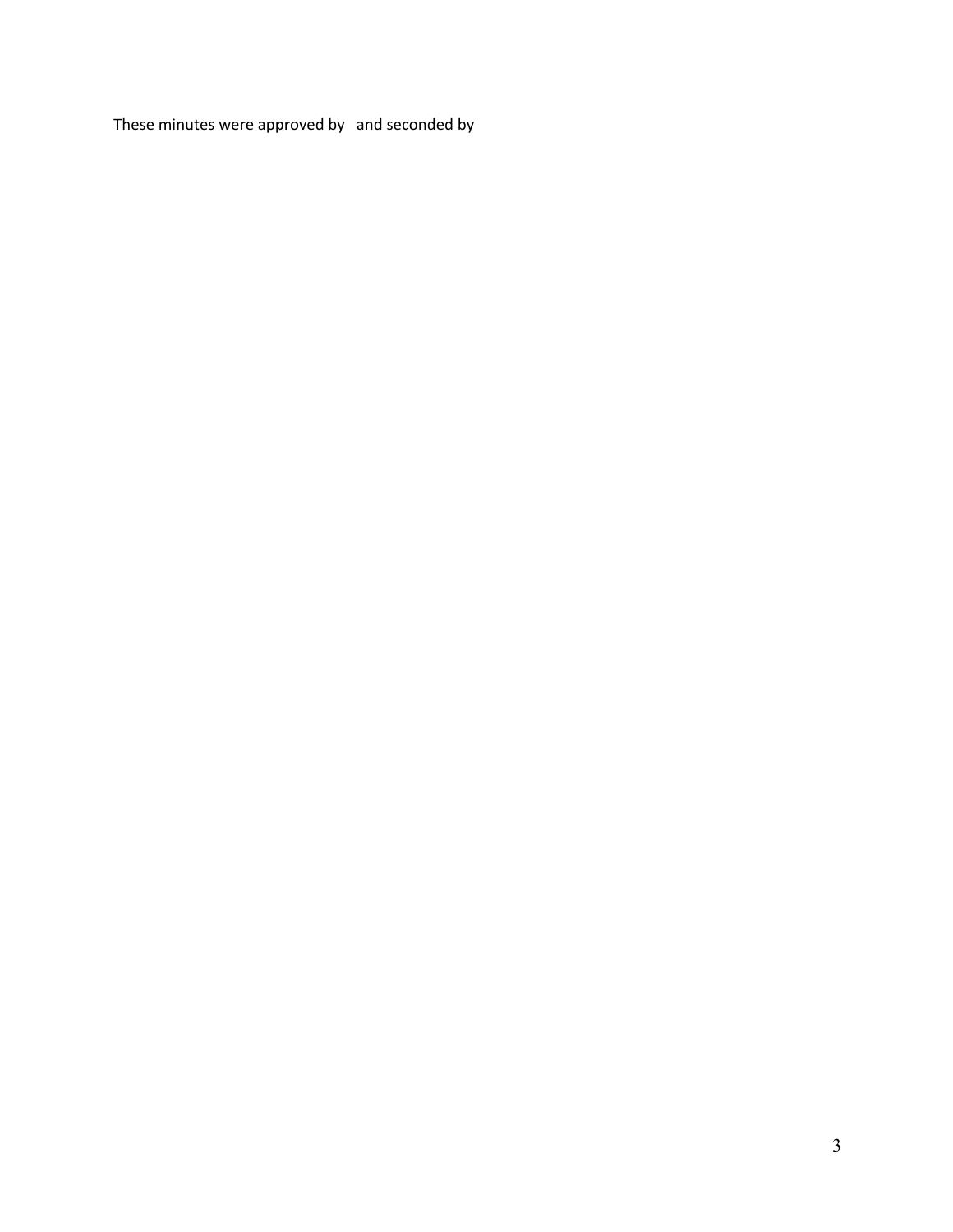

### **Executive Officers**



Erica McCormack (Chair)

Ukaisha Al-Amin (Vice Chair of Gen Ed Assessment), Jeffrey Swigart (Vice Chair of Unit Assessment), Yev Lapik (Consultant to Online Student Learning), Veronica Villanueva (Coordinator of Cocurricular), Phil Vargas (Research Analyst), Jack Whalen (Secretary/Archivist and Coordinator of Adjunct Outreach)

## **Minutes for 02-24-2021**

## 3:00 PM to 4:00 PM Zoom

**Intro:** Erica called the meeting to order at 03:02pm.

**Review of minutes:** Minutes for February 17, 2021 were approved by Amy R. and seconded by Carrie N.

## **Administrative Updates**

No administrative updates were discussed during the meeting.

## **Review and continue progress toward pilot as GenEd (or Institutional?) assessment**

Erica expressed the consensus of the committee was to use the outcome "Participate" for our upcoming pilot. She explained that we are now looking into what to ask and what format the survey should take. Rather than creating open-ended questions like the Query Project, this pilot will implement simple, straightforward Likert scale inquiries that are conducive to efficient coding. Erica stated we still have lots of questions to work out such as what aspects of student participation do we want to assess? Similarly, what about student learning do we want to know with participation? Erica also addressed the difficulty working between creating a pilot but also still working on Gen Education (Institutional?) outcomes in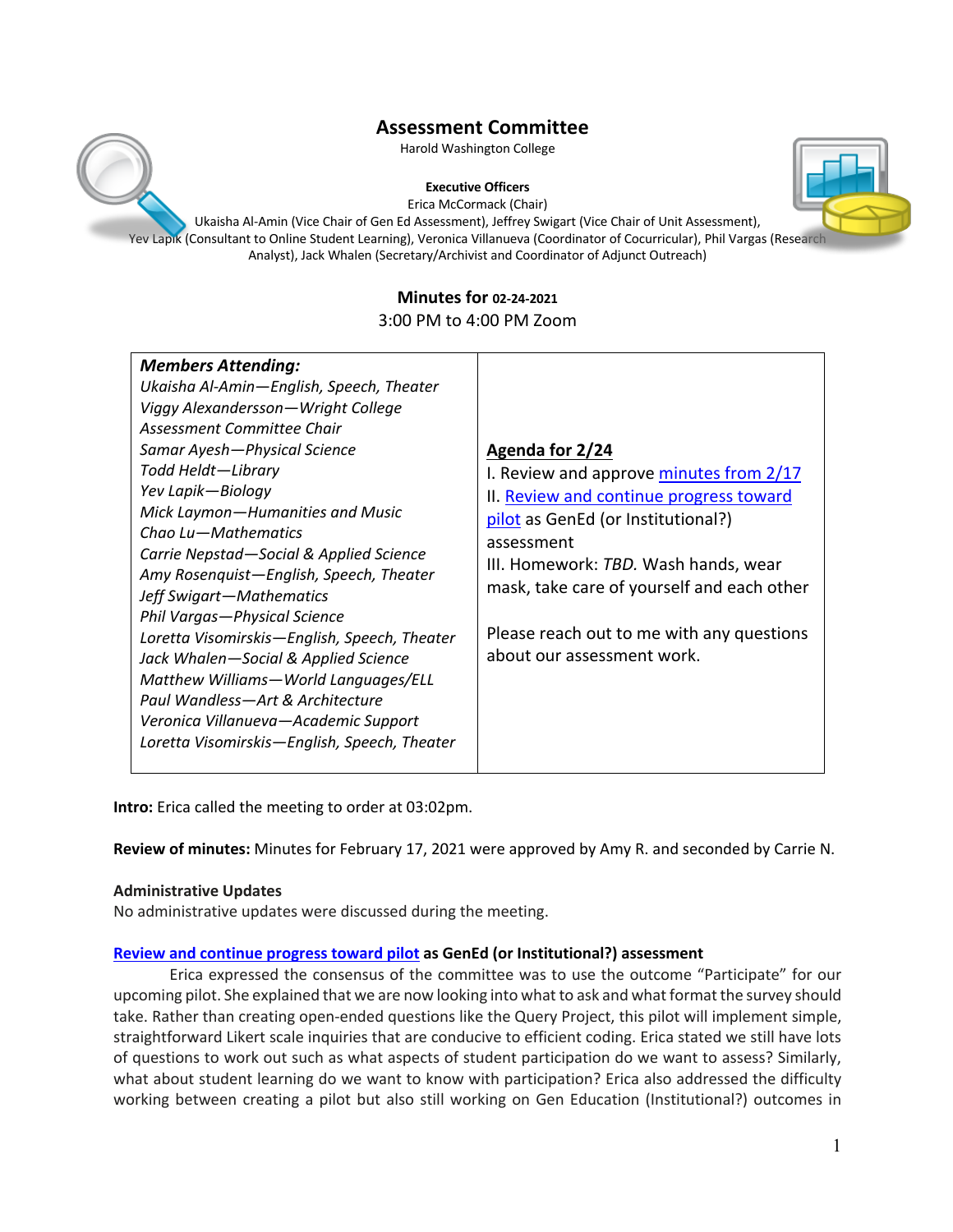general. She also conveyed the importance of incorporating equity within the pilot stating that questions should be oriented to student learning in social justice and equity in addition to participation.

Ukaisha posed a few questions to the committee. First, she asked what questions do we want to ask? And, how many questions should we ask? She provided an example of one question per objective and one question about cultural diversity and social justice. She then discussed that the committee could review the Pulse Survey questions from Fall 2020. These questions were the pre-Query Project pool of inquiries that the committee created and then voted on which to use for the QP. The committee was reminded that the voting was faulty because members did not have a shared criterion for voting. She also reminded members that because we are still working on the outcomes, information from the FA20 questions could be incorporated into objectives.

Members reviewed the questions to discuss which questions and that would be suitable to a Likert Scale survey. Viggy asked whether "unfairness" would fall within the scope of the pilot. Erica said she thought that it would. She further explained that she noticed some positive biases within pre-QP questions and wants the survey to afford students the opportunity to express experiences that have not been positive. Amy also cautioned members to be aware of the assumptions about what students might understand and of the importance of having students respond to questions holistically. Erica mentioned that during the QP questions used the phrasing, "in your entire experience at HWC…"

Ukaisha brought up that earlier intrigue in using "Participate" was to get at student experiences over the last year with respect to remote learning. She posed how best to direct students in that regard. Erica suggested creating parallel pathways within the survey so that students could first state whether their experience at HWC included in-person AND remote or online components, or just remote, and then lead to further questions. This would allow the committee to make some claims about remote learning.

Todd suggested using the dashboard on Brightspace to look at participation by students. While Ukaisha explained how Brightspace might be used to collect data, Erica thought that the data might be faulty as a result of students using various means to access information. In short, the student might participate in a way that Brightspace would not capture. Phil said he could pull when students create or reply to a discussion post, attempt a quiz, etc. though data could be faulty based on faculty assigning discussion boards, quizzes, and other assignments to varying degrees (some students may only be in courses where those things are just not assigned).

Carrie suggested asking students how they define participate. One option that would fit within the Likert scale format would be to create categories and have the students choose best fits. Erica liked the idea of having direct and indirect components to the pilot and to also look into how students advocate for themselves cocurricularly. Ukaisha considered using a rubric to double check direct measures, though questioned who would then check the faculty filling out the rubric. Erica discussed using rubrics in the past. In those cases (such as Oral Communication), though rare, we relied on instructors to fill out the rubric that we provided. Carrie suggested using a simplified rubric that would be applicable across departments. Such a rubric would be distributed in addition to the student survey.

Amy was interested in understanding student perseverance, offering the question "what makes this possible?" Ukaisha added "what makes your participation possible at this time?" Carrie suggested thinking about the complexity of participation, that student participation is individualized. She also advocated for quality over quantity, and saw the words from the goals could be useful resource. Erica added asking if students have felt that their learning needs have been accommodated. Another question posed was "What forms of participation are most comfortable to participate?" and "What factors enable/interfere with your participation?"

### **Other Business**

Thank you to Carrie, Jeff, for leading last week! Thank you to the sub-committee for doing extra work with the pilot.